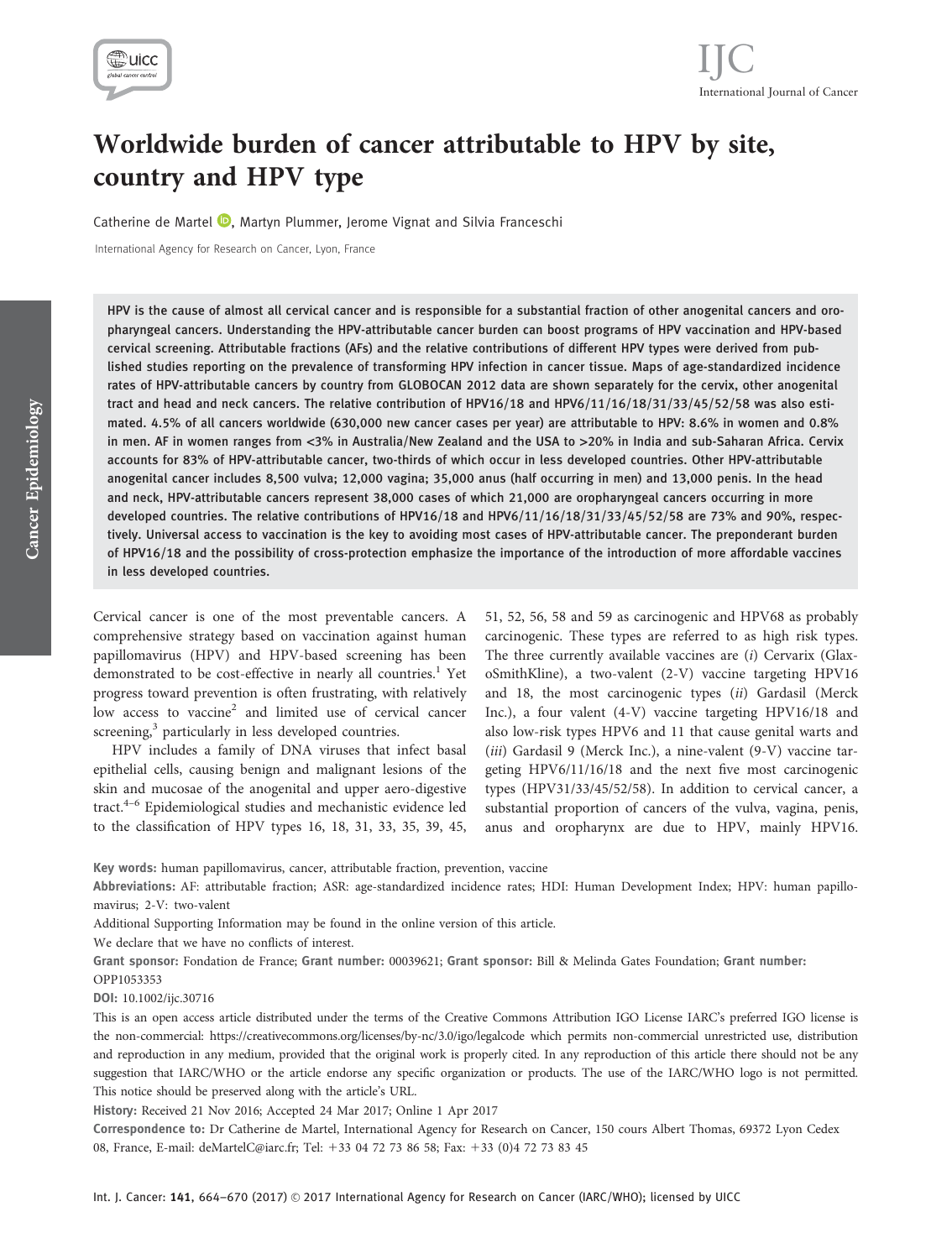#### What's new?

Most cervical cancers result from human papillomavirus (HPV) infection and therefore are preventable through screening and vaccination. Nonetheless, efforts toward HPV-attributable cancer prevention frequently are undermined by limited access to necessary resources. The present study estimates that worldwide as many as 4.5% of new cancer cases, including cancers of the cervix, anogenital tract and head and neck, are associated with HPV infection. Cervical cancer alone accounts for 83% of those cases, most of which affect women in less-developed countries. The findings emphasize the importance of HPV screening and vaccination and the need for less-costly vaccines.

Although no effective screening exists for these cancers, they would also be prevented by HPV vaccination.<sup>7</sup>

The public health importance of infectious agents in causing cancer is often quantified using the population attributable fraction, hereafter referred to as AF. For HPV-related cancers, the AF is the proportion of cancer cases that would not have occurred if HPV had been totally absent from the population. In this work, we estimate the AF for HPV globally and by anatomic site, age, sex and country. We also show the fraction of HPV-attributable cancer that could be prevented in a few decades through global programs of vaccination of preadolescents using vaccines that target HPV16/18 or HPV6/11/16/18/31/33/45/52/58.

This report is part of an ongoing project to estimate the global burden of cancer attributable to all infections, for which the latest estimates are for the year  $2012$ .<sup>8</sup> Here, we present a more granular approach (e.g., by country and cancer subsites) to HPV than in previous reports, reflecting the growth in the literature on cancer sites associated with HPV and using the latest available incidence estimates.

# Methods

Methods have previously been described.<sup>8</sup> Briefly, estimates of the number of new cancer cases that occurred worldwide in 2012 were directly obtained from GLOBOCAN 2012 version  $1.0<sup>9</sup>$  for cervical, penile and laryngeal cancer; for other sites (anus, vulva and vagina) and subsites (oral cavity, oropharynx and other pharynx) they were derived from data from high-quality cancer registries in the Cancer in Five Continents database.<sup>10</sup> We calculated the number of cases attributable to HPV by country and then aggregated them into eight geographical regions based on the United Nations classification used in GLOBOCAN. We also created a dichotomous classification of countries by development status using the 2012 Human Development Index (HDI): "less developed" countries, comprising low- and medium-HDI countries and "more developed" countries, comprising high- and very high- $HDI$  countries.<sup>11</sup>

Methods for AF calculation are also described in detail in our previous work.<sup>8</sup> Briefly, we used the simplified formula  $AF=p_c$  as the prevalence (p) in cancer tissue (c) of transforming HPV infection. We considered that for the cervix, 100% of cancers are attributable to HPV; for other cancer sites, we reviewed and selected published case series that have used the following detection methods in cancer tissue: PCR-based HPV DNA for penile cancer; HPV DNA and p16<sup>INK4a</sup> overexpression for vulva, vagina and anal cancer; HPV DNA and viral oncoproteins E6 and E7 mRNA for all head and neck cancers. The evidence base for estimating the prevalence of HPV in penile cancer (Supporting Information Table S1) and cancers of the oral cavity and larynx (Supporting Information Table S2) was updated by extending the literature to include recently published articles.

On account of substantial differences in incidence, sex- or country-specific distribution and methods for causal attribution, results on HPV-attributable cancer cases are presented separately for:  $(i)$  the cervix,  $(ii)$  other anogenital tract (vulvar, vaginal, anal and penile) and (iii) head and neck (oropharynx, oral cavity and larynx). Maps of age-standardized incidence rates (ASR) of HPV-attributable cancer by country were produced for these three cancer groups.

The relative contribution of HPV16/18 and HPV6/11/16/ 18/31/33/45/52/58 to the HPV-attributable cancer burden was derived from published meta-analyses, based on type distribution in HPV-positive cancer cases.<sup>12-14</sup> HPV6 and 11 are included in the relative contribution of the 9-V vaccine types, even though they are not classified as carcinogenic<sup>4-6</sup> because of their possible involvement in some noncervical carcinomas, notably penile cancer, $12$  and because only the combined contribution of the 9-V vaccine types was reported in the meta-analyses. $12-14$ 

# Results

Globally, 570,000 cases per year in women and 60,000 cases in men are attributable to HPV (Table 1), respectively, 8.6% and 0.8% of all cancers occurring worldwide (Table 2). HPV AF in women ranges from <3% in Australia/New Zealand and the US to 26% in sub-Saharan Africa. Globally, the relative contribution of HPV16/18 and of the 9-V types are 460,000 and 570,000 cases, respectively, corresponding to 72% and 90% of all HPV-attributable cases (Table 3).

Country-specific ASR estimates for HPV-attributable cancer are shown separately for cervical cancer (Fig. 1), other anogenital cancers (Fig. 2a) and head and neck cancers (Fig. 2b). Due to the much higher ASR of cervical cancer, different cut-points are used for Figure 1 versus Figure 2 panels (a) and (b). This difference is also reflected in the different color palettes. Country-specific ASRs are given in Supporting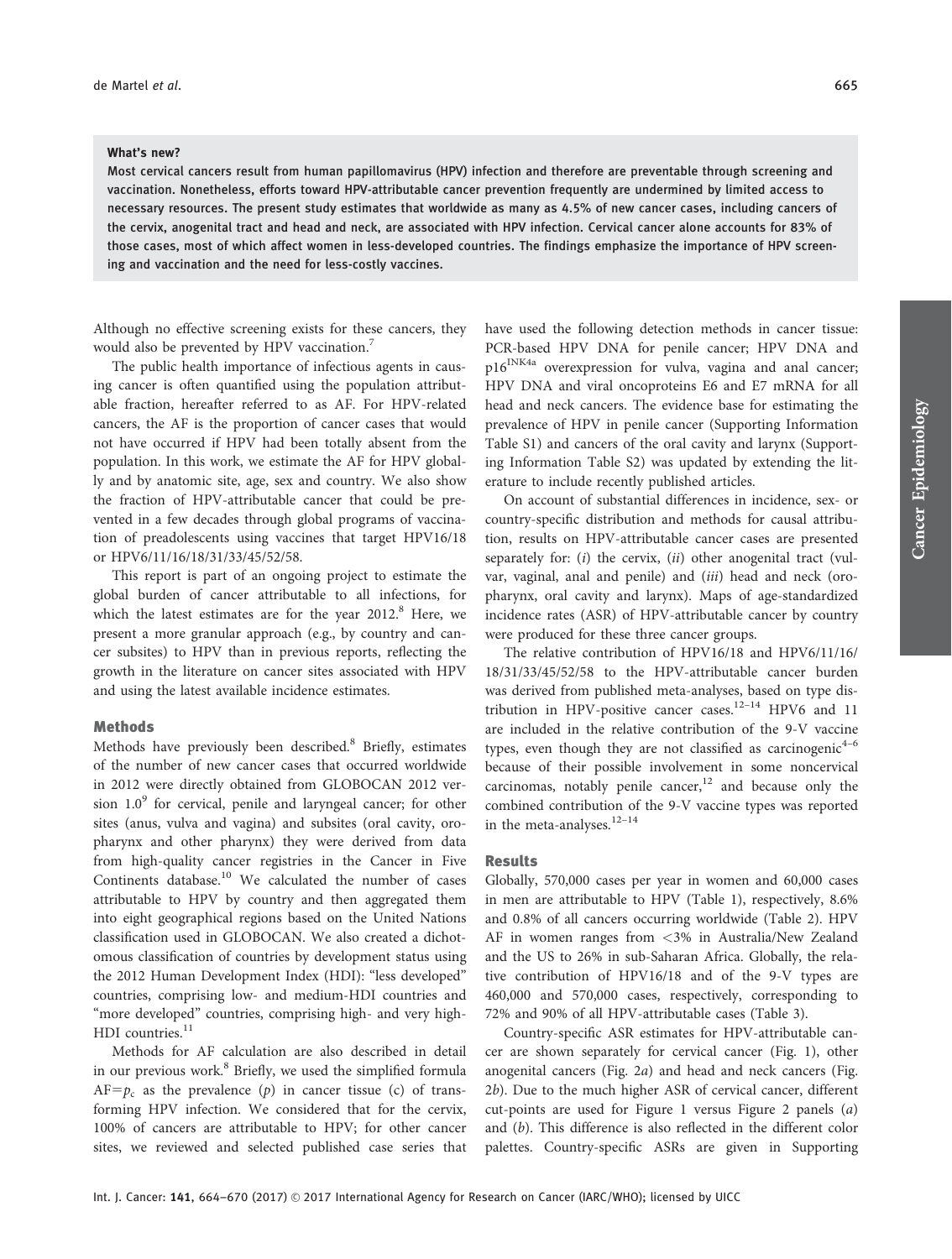Table 1. Number of cancer cases attributable to HPV and corresponding attributable fraction (AF) by cancer site, sex and age; World, 2012

| <b>HPV-related cancer</b><br>site (ICD-10 code) | Number of<br>incident<br>cases <sup>1,2</sup> | <b>Number</b><br>attributable<br>to HPV | AF $(%)$    | Number attributable to<br>HPV by gender |                | Number attributable<br>to HPV by age group |               |                     |  |
|-------------------------------------------------|-----------------------------------------------|-----------------------------------------|-------------|-----------------------------------------|----------------|--------------------------------------------|---------------|---------------------|--|
|                                                 |                                               |                                         |             | <b>Males</b>                            | <b>Females</b> | <50 years                                  | $50-69$ years | $70 + \text{years}$ |  |
| Cervix uteri (C53)                              | 530,000                                       | 530,000                                 | 100.0       | $\Omega$                                | 530,000        | 250,000                                    | 220,000       | 58,000              |  |
| Anus $3$ (C21)                                  | 40,000                                        | 35,000                                  | 88.0        | 17,000                                  | 18,000         | 6,600                                      | 17,000        | 12,000              |  |
| Vulva $3$ (C51)                                 | 34,000                                        | 8,500                                   | 24.9        | $\mathbf 0$                             | 8,500          | 2,600                                      | 3,400         | 2,500               |  |
| Vagina <sup>3</sup> (C52)                       | 15,000                                        | 12,000                                  | 78.0        | $\overline{0}$                          | 12,000         | 2,500                                      | 5,200         | 3,900               |  |
| Penis $3$ (C60)                                 | 26,000                                        | 13,000                                  | 50.0        | 13,000                                  | $\mathbf{0}$   | 2,700                                      | 5,800         | 4,400               |  |
| Oropharynx <sup>3</sup> (C01,<br>$C09-10$       | 96,000                                        | 29,000                                  | 30.8        | 24,000                                  | 5,500          | 5,400                                      | 18,000        | 6,000               |  |
| Oral cavity <sup>3</sup> (C02-06)               | 200,000                                       | 4,400                                   | 2.2         | 2,900                                   | 1,500          | 890                                        | 2,300         | 1,200               |  |
| Larynx $(C32)$                                  | 160,000                                       | 3,800                                   | 2.4         | 3,300                                   | 460            | 420                                        | 2,200         | 1,200               |  |
| Other pharynx $3$<br>$(C12 - C14)$              | 78,000                                        | $\mathbf{0}$                            | $\mathbf 0$ |                                         |                |                                            |               |                     |  |
| <b>Total HPV-related</b><br>sites               | 1,200,000                                     | 630,000                                 | 54.0        | 60,000                                  | 570,000        | 270,000                                    | 270,000       | 88,000              |  |

1 Source: Globocan 2012.

<sup>2</sup>Numbers are rounded to two significant digits.

<sup>3</sup>These cancer sites were not directly available in GLOBOCAN 2012; therefore, data from the Cancer Incidence in Five Continents (CI5-X) database were used to estimate the corresponding number of cases.

Table 2. Number of all cancer cases attributable to HPV and corresponding attributable fraction (AF) for all cancers, by region, cancer site(s) and sex; World, 2012

|                                  | Cervix<br>uteri <sup>1</sup><br>Penis<br>Anus |        | Vulva/ |        |                         | All cancer<br><b>Attributable</b> |       |                   |     |        |             |
|----------------------------------|-----------------------------------------------|--------|--------|--------|-------------------------|-----------------------------------|-------|-------------------|-----|--------|-------------|
| Region                           |                                               |        |        |        | vagina<br>Head and neck |                                   |       | to HPV            |     | AF (%) |             |
|                                  | F                                             | M      | F      | M      | F                       | M                                 | F     | <b>Both sexes</b> | M   | F      | <b>Both</b> |
| Africa                           |                                               |        |        |        |                         |                                   |       |                   |     |        |             |
| Sub-Saharan Africa               | 93,000                                        | 1,000  | 1,200  | 1,000  | 2,100                   | 360                               | 150   | 99,000            | 0.9 | 26.1   | 15.8        |
| Northern Africa/<br>Western Asia | 10,000                                        | 430    | 350    | 70     | 650                     | 240                               | 80    | 12,000            | 0.3 | 4.3    | 2.2         |
| Asia                             |                                               |        |        |        |                         |                                   |       |                   |     |        |             |
| India                            | 120,000                                       | 2,600  | 1,900  | 3,200  | 2,800                   | 5,600                             | 1,000 | 140,000           | 2.4 | 23.9   | 13.8        |
| <b>Other Central Asia</b>        | 29,000                                        | 490    | 410    | 30     | 460                     | 760                               | 300   | 31,000            | 0.5 | 11.4   | 6.3         |
| China                            | 62,000                                        | 5,900  | 3,600  | 1,300  | 1,600                   | 950                               | 270   | 75,000            | 0.5 | 5.4    | 2.5         |
| Japan/Republic of Korea          | 13,000                                        | 600    | 560    | 250    | 460                     | 1,500                             | 350   | 16,000            | 0.5 | 3.5    | 1.8         |
| Other Eastern Asia               | 54,000                                        | 550    | 530    | 1,100  | 1,000                   | 1,000                             | 280   | 59,000            | 0.6 | 11.7   | 6.2         |
| America                          |                                               |        |        |        |                         |                                   |       |                   |     |        |             |
| Latin America                    | 69,000                                        | 1,000  | 1,900  | 2,000  | 2,500                   | 980                               | 280   | 78,000            | 0.8 | 13.0   | 7.1         |
| Northern America                 | 14,000                                        | 1,800  | 2,700  | 1,100  | 3,300                   | 7,000                             | 1,900 | 32,000            | 1.1 | 2.6    | 1.8         |
| Europe                           |                                               |        |        |        |                         |                                   |       |                   |     |        |             |
| Europe                           | 58,000                                        | 2,700  | 4,200  | 2,700  | 5,100                   | 11.000                            | 2,800 | 87,000            | 0.9 | 4.4    | 2.5         |
| Oceania                          |                                               |        |        |        |                         |                                   |       |                   |     |        |             |
| Australia/New Zealand            | 940                                           | 150    | 190    | 50     | 150                     | 290                               | 80    | 1,900             | 0.6 | 2.2    | 1.3         |
| Other Oceania                    | 1,300                                         | 10     | 10     | 10     | 30                      | 30                                | 10    | 1,300             | 0.8 | 18.5   | 11.1        |
| Less developed countries         | 370,000                                       | 10,000 | 7,600  | 6,800  | 8,300                   | 8,600                             | 2,100 | 410,000           | 0.8 | 13.2   | 6.7         |
| More developed countries         | 160,000                                       | 6,800  | 10,000 | 6,100  | 12,000                  | 22,000                            | 5,500 | 220,000           | 0.8 | 5.0    | 2.8         |
| World                            | 530,000                                       | 17,000 | 18,000 | 13,000 | 20,000                  | 30,000                            | 7,500 | 630,000           | 0.8 | 8.6    | 4.5         |

<sup>1</sup>Numbers over 100 are rounded to two significant digits; numbers <100 are rounded to the closest ten.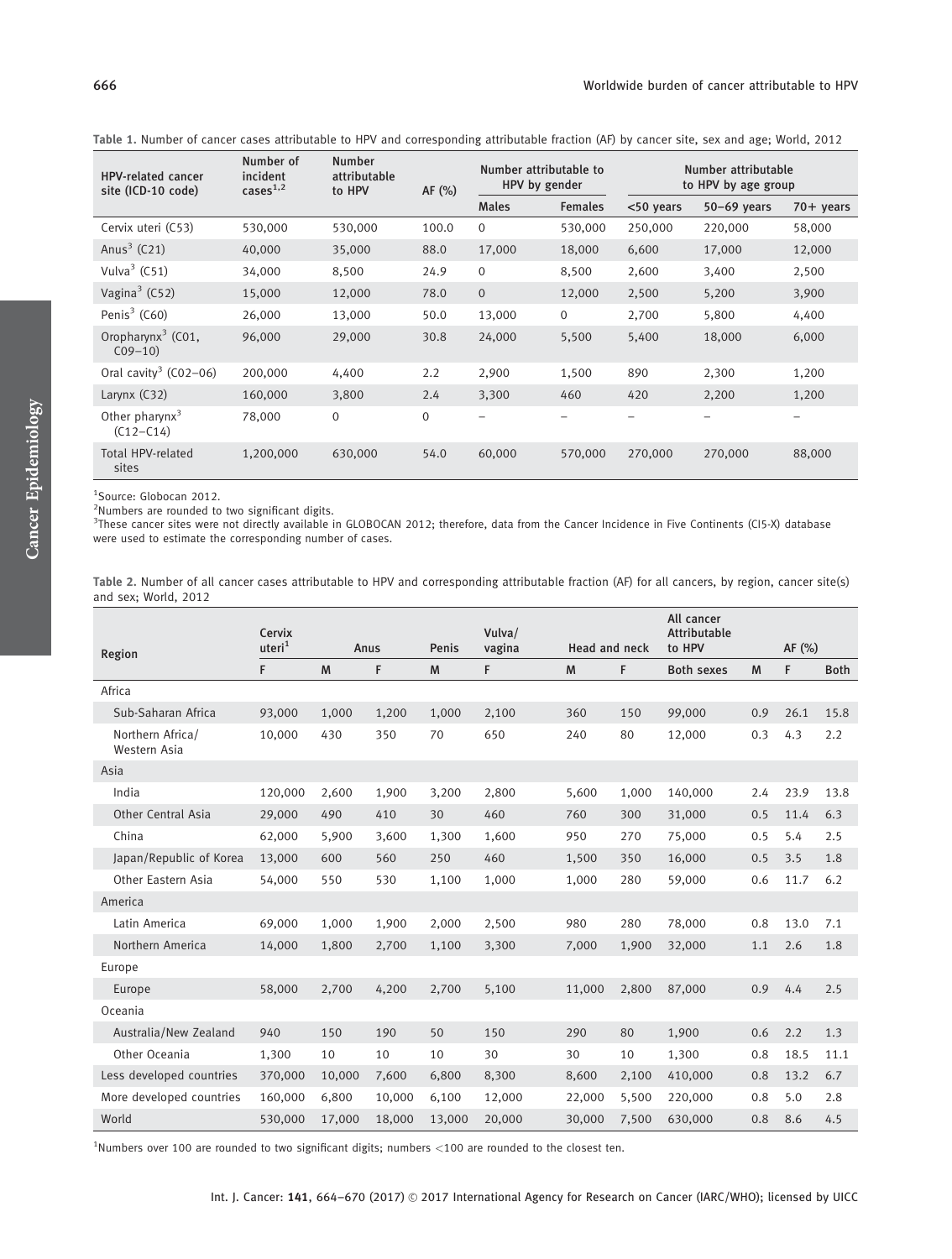| <b>HPV-related cancer site</b><br>$(ICD-10 code)$ | Number attributable<br>to $HPV1$ |         | Relative contribution of<br>HPV16/18 <sup>2</sup> | Relative contribution of<br>HPV6/11/16/18/31/33/<br>$45/52/58^2$ |               |  |
|---------------------------------------------------|----------------------------------|---------|---------------------------------------------------|------------------------------------------------------------------|---------------|--|
|                                                   |                                  | Percent | <b>Number</b>                                     | Percent                                                          | <b>Number</b> |  |
| Cervix uteri (C53)                                | 530,000                          | 70.8    | 370,000                                           | 89.5                                                             | 470,000       |  |
| Anus $(C21)$                                      | 35,000                           | 87.0    | 30,000                                            | 95.9                                                             | 33,000        |  |
| Vulva (C51)                                       | 8,500                            | 72.6    | 6,200                                             | 87.1                                                             | 7,400         |  |
| Vagina (C52)                                      | 12,000                           | 63.7    | 7,400                                             | 85.3                                                             | 9,900         |  |
| Penis (C60)                                       | 13,000                           | 70.2    | 9,100                                             | 84.6                                                             | 11,000        |  |
| Head and neck (C01-06, C09-10, C32)               | 38,000                           | 84.9    | 32,000                                            | 89.7                                                             | 34,000        |  |
| Total HPV-related sites in women                  | 570,000                          | 71.4    | 410,000                                           | 89.6                                                             | 510,000       |  |
| Total HPV-related sites in men                    | 60,000                           | 82.3    | 50,000                                            | 90.4                                                             | 55,000        |  |
| Total HPV-related sites                           | 630,000                          | 72.4    | 460,000                                           | 89.7                                                             | 570,000       |  |

Table 3. Relative contribution of HPV 16/18 or HPV6/11/16/18/31/33/45/52/58 to HPV-associated cancers by site and by sex; World, 2012

<sup>1</sup>Derived from Plummer, de Martel *et al.*<sup>8</sup>; numbers are rounded to two significant digits.

Derived from Serrano et al., <sup>14</sup> Alemany et al.<sup>12</sup> and Castellsague et al.<sup>13</sup>



Figure 1. Age standardized (world) incidence rates (per 100,000) of cervical cancer cases attributable to HPV in 2012.

Information Table S3 together with quality scores for cancer incidence data as in GLOBOCAN 2012 version  $1.0<sup>9</sup>$ 

# Cervical cancer

Cervical cancers represent 530,000 new cases per year and account for the vast majority of all HPV-attributable cancer cases worldwide. Nearly half of the cases are diagnosed in women <50 years old (Table 1), and more than two-thirds are diagnosed in less developed countries (Table 2). The majority of cervical cancer occurs in South-Eastern Asia (with an especially large burden in India), Latin America and sub-Saharan Africa (Table 2). Countries in which the ASR is over 30 per 100,000 are mainly located in sub-Saharan Africa but a few are also found in Latin America and Oceania (Fig. 1). HPV 16 and 18 together are responsible globally for 71% of cervical cancer. This percentage rises to 90% for HPV6/11/ 16/18/31/33/45/52/58 (Table 3).

# Other anogenital cancers: anus, vulva, vagina and penis

Globally, approximately 8,500 cases of vulvar carcinoma, 12,000 of vaginal cancer, 35,000 of anal cancer and 13,000 of penile cancer are attributable to HPV (Table 1). As for cervical cancer, the burden of HPV-attributable anogenital cancers varies by region (Table 2). Countries in which the ASR of Cancer Epidemiology

Cancer Epidemiology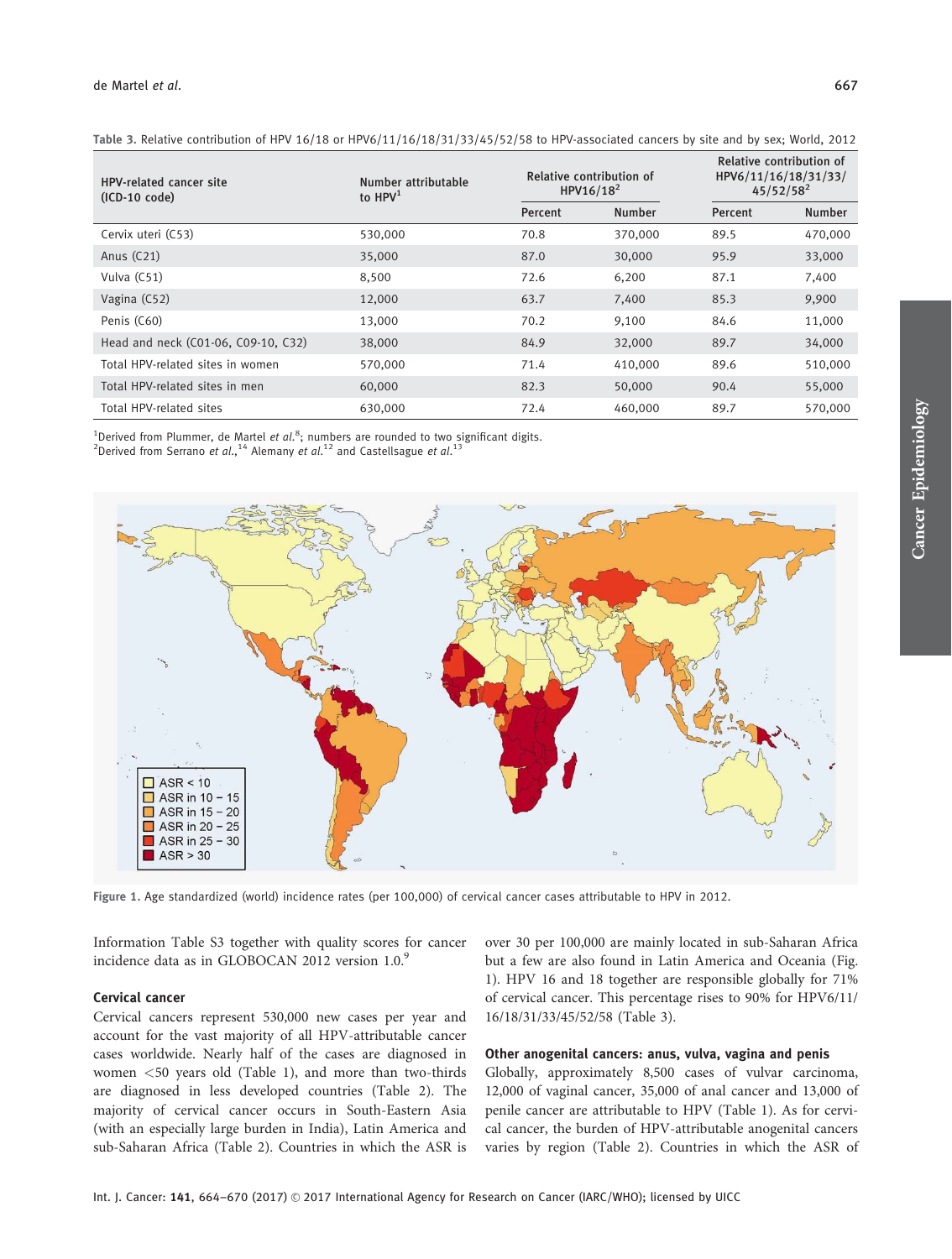

Figure 2. Age standardized (world) incidence rates (per 100,000) of cancer cases attributable to HPV in 2012, both sexes. Panel (a) Anogenital cancer cases (vulvar, vaginal, anal and penile). Panel (b) Head and neck cancer cases (oropharynx, oral cavity and larynx).

HPV-attributable anogenital cancers is relatively high (over 1.25 per 100,000) are mainly located in Latin and Northern America and Australia but a few are also found in Europe and sub-Saharan Africa (Fig. 2a).

Nearly 90% of anal cancers are attributable to HPV and globally the malignancy is equally distributed in the two sexes (Table 1). However, anal cancer occurs slightly more frequently in males in less developed countries and in females in more developed countries (Table 2). Compared to cervical carcinoma, a stronger predominance of HPV16 is constantly reported. HPV 16 and 18 are together responsible for 87% of anal cancer while the relative contribution of HPV6/11/16/ 18/31/33/45/52/58 is 96% (Table 3). Vulvar cancers and penile cancers are relatively rare, and the HPV AFs of 25% for vulva and 50% for penis are lower than for other anogenital sites (Table 1). However, in several regions such as

Cancer Epidemiology

Cancer Epidemiology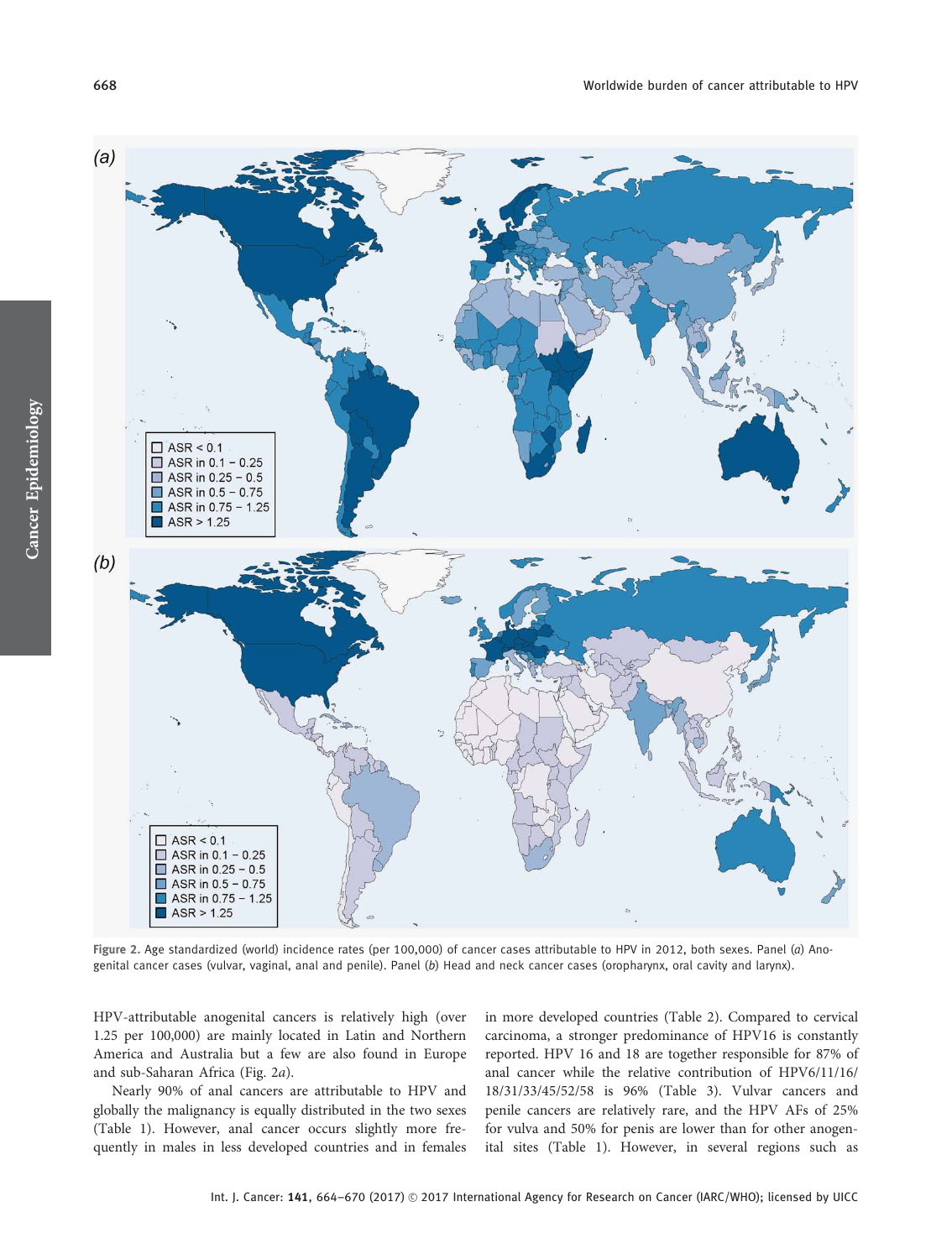Europe, Latin America and India, HPV-attributable cases of penile cancer are at least as frequent as anal cancer in males (Table 2). Vaginal cancer is rarer than cancer of the vulva but its AF is higher (AF 78%) (Table 1). The relative contributions of both HPV 16/18 (approximately 70%) and HPV6/ 11/16/18/31/33/45/52/58 (approximately 85%) are similar in vulvar, vaginal and penile cancer (Table 3).

### Head and neck cancers

Three cancer sites in the head and neck have been associated with HPV: oropharynx and, to a much weaker extent, oral cavity and larynx. Globally, approximately 38,000 cases of head and neck cancer are attributable to HPV (Table 1). Their geographical distribution is diametrically different from that of cervical cancer as it shows much higher burden in more developed than less developed countries (Table 2). Countries in which the ASR of HPV-attributable head and neck cancer is relatively high (over 1.25 per 100,000) are located in Northern America and Europe (Fig. 2b).

Around 30% of oropharyngeal cancers (which mainly comprises the tonsils and base of tongue sites) are caused by HPV (29,000 cases per year) (Table 1). AF varies greatly worldwide, being highest in more developed countries (over 40% in Europe, Northern America, Australia, New Zealand, Japan and Republic of Korea), but much lower (<20%) and still uncertain in many countries (Supporting Information Table S2). For cancers of the oral cavity (4,400 cases per year attributed to HPV) and larynx (3,800 cases), the prevalence of HPV in cancer cases is derived from a small number of case series. Most of the studies were conducted in Europe and North America and yielded an average prevalence of approximately 4% at both sites. In the rest of the world, HPV AF in cancers of the oral cavity and larynx is even lower (1–2%) (Supporting Information Table S2).

On account of a greater predominance of HPV16 compared to cervical cancer, HPV 16 and 18 are globally responsible for 85% of cancer of the head and neck while the relative contribution of HPV6/11/16/18/31/33/45/52/58 is 90% (Table 3).

## **Discussion**

This report provides updated estimates of the burden of cancer attributable to HPV at country and regional level for three groups of HPV-related malignancies: cervical cancer, other anogenital cancers and head and neck cancers, which together are responsible for 630,000 new cases of cancer per year worldwide. The fraction of cancer attributable to HPV is dominated by cervical cancer, which represents 83% of the total burden of cancer attributable to HPV. The geographical variation highlights the contrast between cervical cancer (occurring predominantly in less developed countries) and HPV-attributable head and neck cancer (occurring mostly in North America and Northern Europe). Countries at relatively high risk for other anogenital cancers can be found in all regions. Variation in cervical cancer incidence rates are mainly due to differences in the population prevalence of cervical HPV infection (>10-fold differences are observed between countries) $15$  and the presence of adequate cervical cancer screening. HPV-attributable head and neck cancer is mainly represented by oropharyngeal cancer for which consistent evidence suggests that two main types exist: one is driven by HPV and the other by tobacco and alcohol use.<sup>16,17</sup> The fraction of oropharyngeal cancer related to HPV has been increasing over the past two decades in some highincome countries concomitant to the decline of tobacco smoking and increase of HPV infection.<sup>18</sup> The pattern of anogenital cancers is probably due to a combination of variation in the burden of HPV infection in women and men and in the completeness of disease detection.

At variance with our previous report on cancer attributable to all infections,<sup>8</sup> we used ASR instead of AF to explore the geographic distribution of different cancer sites attributable to HPV. AF is strongly affected by variations in the denominator, i.e., total cancer incidence. When AF is used, large differences in the incidence of noninfection-related cancers between less developed and more developed countries can distort international comparisons of the burden. ASR can also better allow for variations in age structure between populations than AF.

The estimation of AF and of the number of attributable cases is relatively accurate for HPV in comparison with other infectious agents and most other cancer risk factors. This is due to the accuracy of HPV detection methods and the predominant weight of cervical cancer, which is relatively easy to diagnose and for which HPV is responsible for the vast majority of cases. We note that a comprehensive genomic survey of 228 primary cervical cancers has confirmed the existence of a small fraction of tumors with no HPV DNA and a gene expression profile similar to endometrial cancer.<sup>19</sup> Nevertheless, for public health purposes, the AF of 100% is a useful approximation. In contrast to cervical cancer, rarer anogenital cancers are probably underreported in less developed countries particularly anal cancer (difficult to separate from rectal cancer) and oropharyngeal cancer (hard to distinguish from other head and neck cancers when the disease is diagnosed in advanced stages). Notwithstanding these limitations, our study highlights some little-appreciated differences between HPV-attributable cancers. Compared to the cervix, noncervical HPV-attributable cancers tend to be more frequent in men and in older age groups. The male-to-female ratio for anal cancer, which has been intensively studied in more developed countries on account of its extremely high incidence in HIV-positive men who have sex with men, $^{20}$  is 0.7 in more developed countries but 1.3 in less developed countries. The combined incidence of vulvar and vaginal cancer is two-times higher than that of penile cancer in more developed countries but approximately equal to that of penile cancer in less developed countries.

For decades, screening has been the cornerstone of cervical cancer prevention whereas other HPV-attributable cancers